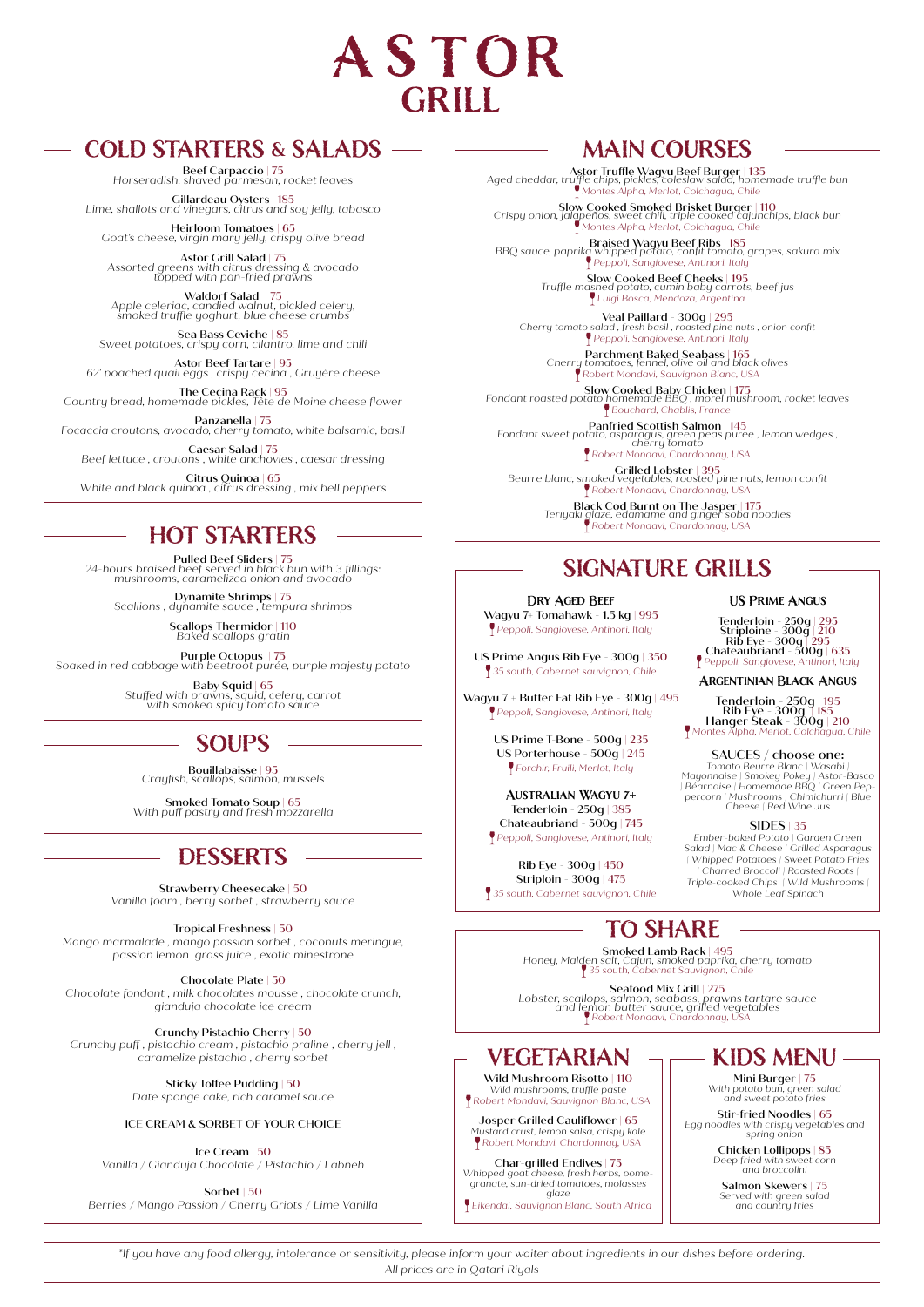

# **ّ المقبالت الباردة والسلطات**

فجل ، جبنة بارميجان مبشورة ، جرجري **كارباتشيو حلم البقر | <sup>75</sup>**

**جيلاردو الحار | ١٨٥**<br>ليمون ، كراث ، خل ، حامض ، هلام الصويا ، صلصة فلفل حارّ

**طماطم هيرلوم | 10**<br>جبنة الماعز ، هلام فيرجن ماري ، خبز الزيتون القرمش

**سلطة آستور غريل | Vo**<br>خضروات مشكّلة مع صلصة الحمضيات والأفوكادو ، مغطاة بالروبيان القلي

كرفس تفاح ، جوز ، مخلل كرفس ، مايونزي الكمأة املدخن ، اجلنب األزرق **سلطة والدورف | <sup>75</sup>**

**سيفيتشي سمك السيباس | ٨٥**<br>بطاطا حلوة ، ذرة مقرمشة ، كزبرة ، ليمون ، فلفل حار

֧֖֖֖֖֖֧֖֧֖֧֧֧֧ׅ֖֧֧֧֧֧֧֧֧֧֧֧֧֧֧֧֧֧֧֧֧֧֧֧֧֧֧֧֧֚֚֚֚֚֚֚֚֚֚֚֚֚֚֚֚֚֚֝֝֝֬֝֟֩֬֓֝֬֝֬֜֝֬֩֩֓<br>֧֧֧֜֜ **تارتار حم بقري | ٩٥**<br>بيض سمان مسلوق ، حم مقدد مقرمش ، جبن غرويير

**ّشرائح اللحم القدّد سيسينا | 90**<br>خبز بلدي ، الخللات ، جبنة تات دو موان

**بانزانيلا | Vo**<br>خبز فوكاتشيا ، أفوكادو ، طماطم كرزية ، صلصة بلسميك ، ريحان

֦֦֧֦֦֧֧֡֡֡֓֓֓֓֡֓֓֓֡֓֓֓֓֓֓֓֓֓֓֓֓֡֓֓֓֓֡֡֓֓֓֡֓֓֓֡֡֓֓֡֡֬֓֓֡֡֬֓֓ **سلطة سيزر | Vo**<br>خس ، خبز محمّص ، أنشوفة بيضاء ، صلصة السيزر

**كينوا بالحمضيات | ٦٥**<br>كينوا بيضاء وسوداء ، تتبيلة حمضيات ، تشكيلة من الفلفل الحلو

# **ّ المقبالت الساخنة**

֖֖֖֖֖֧֚֚֚֚֚֚֚֚֚֚֚֚֚֚֚֡֡֬֓֓<u>֓</u> **شطائر لحم بقري صغيرة | VO**<br>لحم بقري مطهو لدّة ٤٤ ساعة يقدم في خبز أسود مع ٣ إضافات:<br>الفطر ، بصل مكرمل ، أفوكادو

**روبيان ديناميت | Vo**<br>بصل أخضر ، صلصة ديناميت ، روبيان تمبورا

**إسكلوب ثيرميدور | II۰**<br>غراتان الاسكلوب الحمّر ّ

**الاخطبوط الارجواني | Vo**<br>أخطبوط منقوع في اللفوف الأحمر مع بوريه الشمندر ، بطاطا ماجستي الأرجوانية

**حبّار صغير | 10**<br>محشو بالروبيان و الكرفس و الجزر مع صلصة طماطم حارة مدخّنة

# **الشوربات**

**شوربة البحريّات بويابيز | <mark>90</mark><br>ج**راد البحر ، اسكلوب ، سلمون ، الحّار ֦֧<u>֚֓</u>

شوربة الطماطم الدخّنة | <mark>٦</mark>٥ مع املعجنات وجبنة موزاريال **شوربة الطماطم املدخ**

# **ّ الحلويات**

**تشزي كيك الفراولة | 50** رغوة الفانيليا ، سوربيه التوت ، صلصة الفراولة

**تروبيكال فريشنس | 50** مربي المانغو ، مانغو باشن سوربيه ، جوز اهند ، عصير عشب الليمون والباشون فروت ، مينستروني إستوائي

**طبق الشوكوالتة | 50** فوندان الشوكوالتة ، موس شوكوالتة باحلليب ، شوكوالتة مقرمشة ، آيس كريم شوكوالتة

الفستق والكرز المقرمش | ٥٠ عجينة مقرمشة ، كريمة فستق ، برالني فستق ، كرز ،كاراميل فستق ، سوربيه الكرز

> ستيكي توفي بودنغ | **٥**٠ كعكة إسفنجية بالتمر ، صلصة الكاراميل

#### **آيس كريم أو سوربيه من إختيارك**

**آيس كريم | 50** فانيليا / جياندوخا / فستق / لبنة

**سوربيه | 50** توت / مانغو باشن / تشريي غروتس / ليمون فانيليا

# **ّ األطباق الرئيسية**

**برغر أستور بلحم واغيو والكمأة | IPO**<br>جبنة تشيدر ، رقائق الكمأة ، مخلل ، سلطة كول سلو ، خبز بالكمأة

**برغر حم العجل الدخن الطبوخة ببطء | ١١٠**<br>بصل مقرمش ، فلفل حار ، فلفل حلو ، رقائق الكاجون مع الخبز الأسود

**حلمة ضلع الواغيو املطبوخة ببطء | 185** صلصة باربكيو ، بطاطا مخفوقة مع فلفل حلو ، معجون طماطم ، عنب ، خلطة ساكورا

**لحمة خدّ البقر <mark>الطبوخة ببطء | 1</mark>90**<br>بطاطا مهروسة بالكمأة ، كمون جزر صغير ، لحم البقر

**حلم العجل املشوي - 300 غ | 295**

**سمكة سيباس محمّرة <mark>بالورق | 1</mark>0**<br>طماطم كرزية ، شمر ، زيت زيتون ، زيتون أسود

**حلم الدجاج املطبوخ ببطء | 175** فورندان البطاطا ، صلصة الباربكيو ، صلصة فطر املوريل

**سمك السلمون الاسكتلندي | I٤٥**<br>ريزوتو أكواريل فيردي ، صلصة سلمون مدخّن

**الكركند املشوي | 395** زبدة بيضاء ، خرضوات مدخنة ، صنوبر محمص ، معجون الليمون ֦֧֦֧֦֧֦֧֦֧֡֝֜*֛* 

**سمك القد الأسود مشويّة في فرن جوسبر | <mark>١٧٥</mark>**<br>صلصة ترياكي ، إدامامي ، نودلز سوبا بالزنجبيل

# **ّ المشاوي المفضلة**

لحم البقر المعتّق ا<del>ج</del>اف **توماهوك واغيو +7 - 1.5 كيلو | 995 ريب آي أنجوس أمرييك برايم - 300 غ | 350 ريب آي واغيو 7 + - 300 غ | 495 يت-بون أنجوس أمرييك برايم - 500 غ | 235 بورترهاوس أمرييك - 500 غ | 245**

#### الواغيو الأسترالي V+

**تندرلوين - 250 غ | 385 شاتوبريان - 500 غ | 745 ريب آي - 300 غ | 450 سرتيبلوين - 300 غ | 475**

#### **ّة | 35 أطباق جانبي**

بطاطا إمبر مخبوزة | سلطة خضراء | ماك اند تشيز | اهلليون املشوي | بطاطا مخفوقة | بطاطا حلوة | ׇ֧֦֧֦֧֦֧֦֧ׅ֧֡֡֡֓֜֓֓<u>֚</u> بروكلي مشوي | خضروات محمّرة | رقائق ثلاثية | الفطر الربي | أوراق السبانخ الطازجة

بقر الانجوس الأمريكي برايم **تندرلوين - 250 غ | 295 سرتيبلوين - 300 غ | 210 ريب آي - 300 غ | 295 شاتوبريان - 500 غ | 635**

**بقر األنجوس األسود األرجنتيين تندرلوين - 250 غ | 195 ريب آي - 300 غ | 185 هانغر ستيك - 300 غ | 210**

#### **الصلصات / اخرت واحدة:**

طماطم بيوري بالنك | الوسايب | مايونزي | سموكي بوكي | أستور باسكو | بيرنيز | صلصة باربكيو | جرين بيربكون | الفطر | شيميتشوري | بلو تشزي | صلصة النبيذ االحمر

# **للمشاركة**

**حلم الغنم املدخن | 495** عسل ، ملح صخري ، كاجون ، فلفل حار مدخّن ، طماطم كرزيّة

**تشكيلة املشاوي البحرية | 275** الكركند ، اسكالوب ، سلمون ، سمك سيباس ، روبيان ، صلصة تارتار ، ـوب ، سسون ، سست سيبس ، روبين ، ،<br>صلصة ليمون بالزبدة ، خضروات مشوية

**ّ ريزوتو الفطر الربي | 110** فطر بري ، معجون الكمأة

**قرنبيط مشوي يف فرن جوسرب | 65** بذور الخردل ، صلصة ليمون ، كالي مقرمش

**األنديف املشوية عىل الفحم | 75** جبنة ماعز مخفوق ، أعشاب طازجة ، رمان ، طماطم مجففة ، دبس السكر

و**لات الصغار صوت أطباق نباتيّة**<br>مي<sub>غ برغرا ٧٥</sub> **مأكوالت الصغار**

خبز بطاطا ، سلطة خضراء ، بطاطا حلوة مقلية

**نودلز مقلية | 65** نودلز البيض ، خضار مقرمشة ، بصل أخضر

**دجاج لويل بوبس | 85** دجاج مقيل مع الذرة احللوة والربوكويل

**أسياخ السلمون | 75** نقدّم مع سلطة خضراًء و بطاط مقليّة ֧֧֦֧֖֖֧֚֚֚֚֚֚֚֚֚֝֝<u>֓</u>

֦֧<u>֚֓</u>֢֚֓ يرجي إبلاغنا بأيّ حساسيّة غذائيّة قد تكون لديكم قبل طلب طعامكم الفضّل. حد، بيا حد سون سيسم حبر<br>كلّ الأسعار بالريال القطري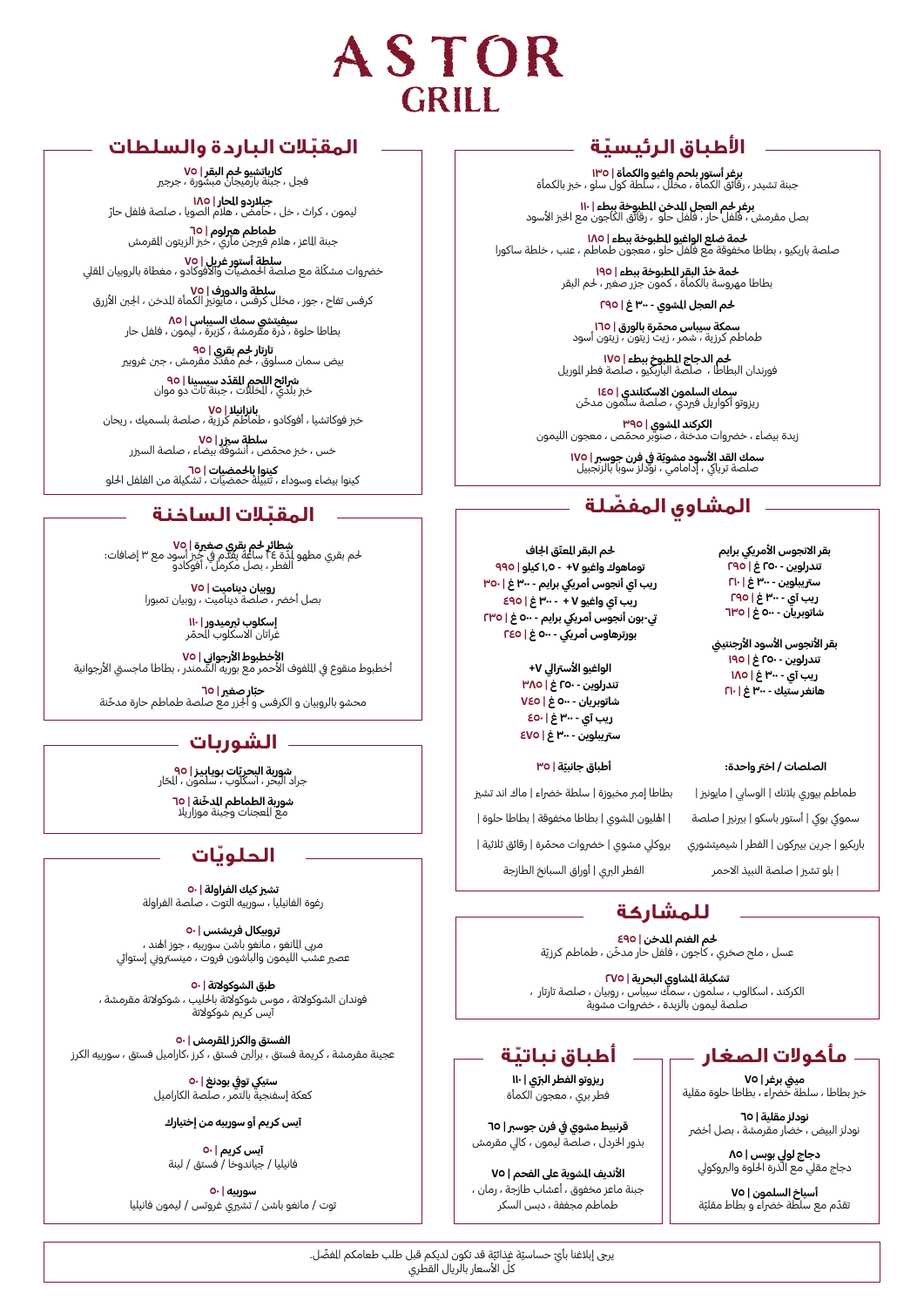

## **COFFEE & TEA**

| Cappuccino            | 40 |
|-----------------------|----|
| Café Latte            | 40 |
| <b>Espresso</b>       | 25 |
| Double Espresso       | 35 |
| Americano             | 40 |
| Earl Grey Tea         | 40 |
| English Breakfast Tea | 40 |
| Chamomile Tea         | 40 |
| Silvermoon Tea        | 40 |
|                       |    |

# **MINERAL WATER**

|                | $500ml$ | - 1L |
|----------------|---------|------|
| Agua Panna     | 20      | 30   |
| San Pelligrino | 20      | 30   |

# **SOFT DRINKS**

| Coca-Cola              | 30 |
|------------------------|----|
| Diet Coke              | 30 |
| Sprite                 | 30 |
| Tonic Water, Schweppes | 30 |
| Soda Water, Schweppes  | 30 |
| Ginger Ale, Schweppes  | 30 |
| Energy Drink           | 30 |
|                        |    |

#### **FRESH JUICES**

Fresh Orange 35 Fresh Watermelon 35

### **NON ALCOHOLIC COCKTAILS -**

#### Garden and the Mary | 45

*Fresh Ginger, Fresh Garlic, Fresh celery,* 

*Black Pepper, H&P Sauce Tomato Juice*

#### Astor Mule | 45

*Fresh lime juice, HM Brown sugar, Ginger, Bay leaves* 

*& Cardamom Trical, Gnger beer*

#### Blunca de Mojito | 45

*HM Lemongrass & Cafier leaf Honey,* 

*Fresh lime juice, Soda or Tonic* 

#### Wild Berry Mojito | 45

*HM Wild berry mix, Fresh lime juice, Fresh mint, Soda*

# **DIGESTIVES**

Jose Cuervo Reserve de la Familia | 390 *World's finest first extra anejo tequila*

Grappa, Miclo Quince—Eau de Vie | 155 *Eau de Vie made from Quince*

Glendfiddich 18 year old single malt | 99 *The taste is complex and seductively woody*

> Fernet Branca | 75 *Bitter herbal liqueur from Italy*

Pedro Ximenez, Emilio Hidalgo | 80 *Deep ruby red colour, black Morello cherry on the nose with long elegant finish*

> **Frangelico** |  $65$ <br>Hazelnut & berb flavoure *Hazelnut & herb flavoured liqeur*

Mezan Trinidad Caroni | 115 *Finest rum aged in small oak barrels*

Hennessy VSOP | 110 *Hennessy is French grape brandy came from cog-nac region of western France*

Grappa, Antinori Tignanello | 145 *Clear, brilliant silvery appearance, a soft light entry builds into mouthfilling, spicy profile*

JW "King George V" Blue Label | 630 *Smooth with rich, fruity sweetness, of sandalwood & smoke*

# **ASTOR'S MARTINI**

#### Drink Me if You Can | 59

*Captain Morgan, kahlua, chocolate bitter, cayenne pepper with cream*

Passion Fusion | 59 *Vodka, passion fruit, pepper & vanilla syrup*

Cucumber Vanilla Martini | 59 *Vanilla vodka, fresh cucumber with lemongrass*

Smoky Rosemary | 59 *Gin, peach schnapps, freshly pineapple juice & rosemary*

# **CLASSIC COCKTAILS**

Margarita | 59 *Tequila, orange liqueur, lime juice*

Americano | 59 *Campari bitter, sweet vermouth, soda water.*

> Old Fashioned | 59 *Whiskey & angostura bitter*

Amaretto Sour | 59 *Amaretto, sweet and sour*

Singapore Sling | 59 *Gin, cherry brandy, pineapple, grenadine & Benedictine*

> Hanky Panky | 59 *Gin, sweet vermouth & fernet branca*

Mai Tai | 59 *Rum, almond syrup, orange liquor & angostura bitters*

# **SIGNATURE COCKTAILS**

#### The Dark 65 | 75

*Vodka, Martini roso, HM Dark Chocolate & Red wine Reduction, Strawberry syrup* 

Blunca de Mojito | 75

*White rum, HM Lemongrass & Cafier leaf Honey, Fresh lime juice, Soda or Tonic*

Astro Mule | 75 *Vodka, Fresh lime juice, HM Brown sugar, Ginger, Bay leaves & Cardamom Trical, Gnger beer*

Fiero | 75

*Gin, Martini Fiero, Campari Infused with Truffle, Parmesan cracker*

Garden and the Mary | 75 *Vodka, Fresh Ginger, Fresh Garlic, Fresh celery, Black Pepper, H&P Sauce Tomato Juice* 

Sundry Fizz | 75 *Gin Infused with Sundry tomato, Basil, Red & Black Pepper & Spicy salt, Martini Bianco, tonic*

### **BLOODY MARY SELECTION**

#### The Spice Route Mary | 59

*The creation of The St. Regis Doha Tomato juice, V8 juice, vodka (optional), harissa paste, Worcestershire sauce, lime juice, saffron oil, sumac powder, ras el hanout spice, ground ginger, ground cumin, dehydrated black olive powder & preserved lemon*

#### The Red Snapper A.K.A The Bloody Mary | 59

*The original from the St. Regis New York Vodka, tomato juice, angostura bitters, tabasco sauce, Worcestershire sauce, ground pepper, cayenne pepper, celery salt, whole peppercorn & lemon juice*

#### The Chili Padi Mary | 59

*The creation of the St. Regis Singapore Vodka, chili padi, lemongrass, fresh ginger & sugar syrup*

#### The Bora Mary | 59

*The creation of the St. Regis Bora Bora*

*Vodka, fresh watermelon juice & lime juice*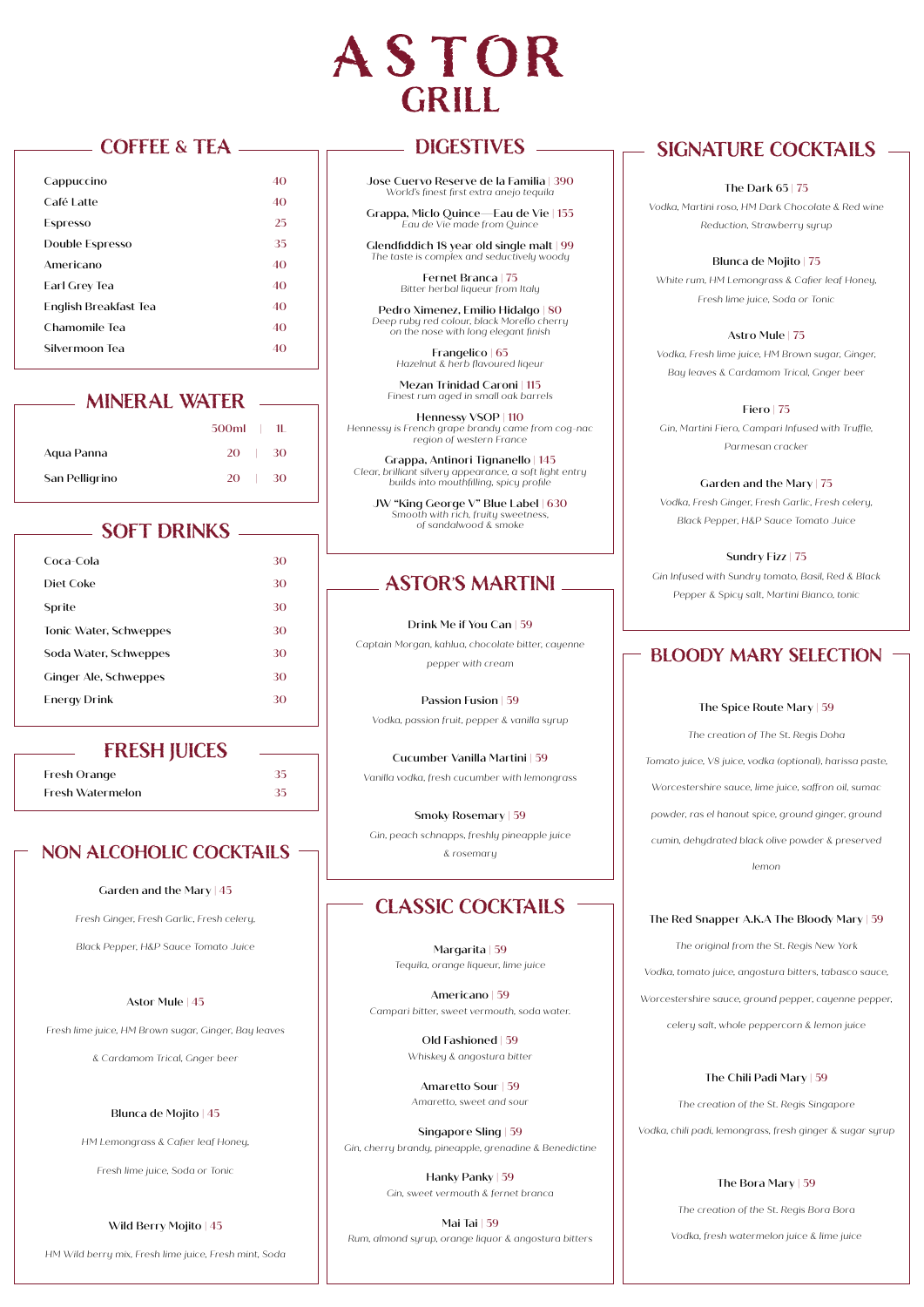# ASTOR<br>GRILL

## **RED WINE**

|                                                               | glass | bottle |
|---------------------------------------------------------------|-------|--------|
| Luigi bosca, Reserva, Malbec, Argentina                       | 85    | 425    |
| 35 South San Pedro, Cabernet Sauvignon, Central Valley, Chile | 75.   | 345    |
| Finca Constantia, Tempranillo, Castillia, Spain               | 75    | 345    |
| Forchir, Merlot, Friuli Grave, Venezia, Giulia, Italy         | 85    | 395    |
| Peppoli, Chianti Classico, Sangiovese, Antinori, Italy        | 95    | 445    |
| Montes Alpha, Merlot, Colchagua Valley, Chile                 | 95    | 475    |

#### **WHITE WINE**

|                                                                 | $alass \perp$ | bottle |
|-----------------------------------------------------------------|---------------|--------|
| Robert Mondavi, Woodbridge, Sauvignon Blanc, California, USA 65 |               | 355    |
| Robert Mondavi, Woodbridge, Chardonnay, California, USA         | 70            | 350    |
| Eikendal, Sauvignon Blanc, South Africa                         | 85            | 425    |
| Forchir, Pinot Grigio, Friuli Grave. Venezia, Giulia, Italy     | 90            | 445    |
| Bouchard Aîné & Fils, Chablis, Burgundy, France                 | 110           | 480    |

# **ROSÉ WINE**

|                                                             | alass   bottle |        |
|-------------------------------------------------------------|----------------|--------|
| Sauvion & Fils Rose d Anjou, France                         | 65.            | -315   |
| Boschendal, Blanc De Noir, Stelenbosch, South Africa        |                | 75 345 |
| Chateau Ksara, Cinsault, Cabernet Sauvignon, Bekaa, Lebanon |                | 75 370 |

#### **SPARKLING WINE**

|                                                | $q$ ass $\mid$ bottle |
|------------------------------------------------|-----------------------|
| Bottega Brut, Il Vino Dei Poeti, Veneto, Italy | 425<br>90.            |

## **DESSERT WINES**

|                                             | $q$ ass $\mid$ bottle |
|---------------------------------------------|-----------------------|
| Pedro Ximenez, "Nectar", Xerez, Spain       | 75 345                |
| Pedro Ximenez, Emilio Hidalgo, Xerez, Spain | 695<br>80             |

# **CHAMPAGNE**

|                                    | bottle |
|------------------------------------|--------|
| Laurent-Perrier, Brut NV           | 990    |
| Moët & Chandon, Brut Imperial      | 995    |
| Moët & Chandon, Brut Imperial Rose | 1170   |
| Veuve Clicquot, Ponsardin, Brut    | 1200   |
| Nicolas Feuilatte. Rose            | 1250   |
| Billecart-Salmon, Brut             | 1350   |
| Dom Perignon, Brut 2004            | 2950   |
|                                    |        |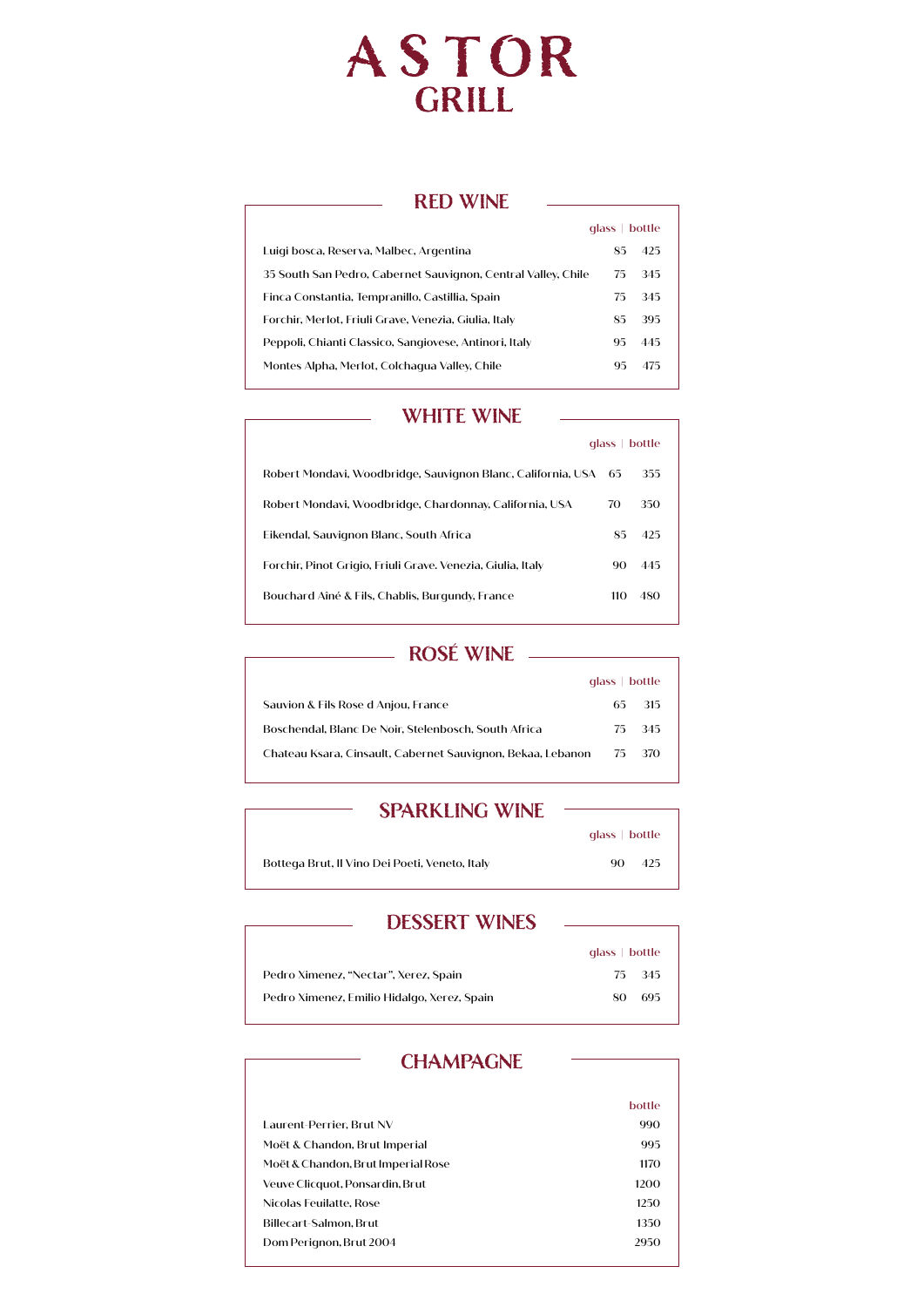# ASTOR GRILL

# **BOTTLE SELECTION**

#### **WHITE WINE**

| <b>FRANCE</b>                                                            |      |
|--------------------------------------------------------------------------|------|
| Bouchard Aîné & Fils, Chablis, Burgundy                                  | 480  |
| Domaine Colette Gros, 1er Cru Fourneaux, Burgundy                        | 1285 |
| Domaine Henri Bourgeois, "La Demoiselle", Pouilly-fume, Loire Valley 960 |      |
| Patrick<br>Miolane,<br>Puligny-Montrachet,<br>Domaine<br>Burgundy        | 1350 |
| Bouchard Aine & Fils, Macon Villages                                     | 585  |
|                                                                          |      |
| <b>ITALY</b>                                                             |      |
| Forchir, Chardonnay, Friuli Grave, Venezia Giulia                        | 400  |
| Forchir, Pinot Grigio, Friuli Grave, Venezia Giulia                      | 445  |
| Vadia Greco di tufo, Campania                                            | 560  |
| Bastianich, Vespa Bianco, Friuli, Venezia Giulia                         | 920  |
| <b>SPAIN</b>                                                             |      |
| Bodegas Protos, Verdejo, Rueda, Castilla Y Leon                          | 385  |
|                                                                          |      |
| <b>GERMANY</b>                                                           |      |
| Weingut Donnhoff, Riesling-Trocken, Nahe                                 | 745  |
| <b>CHILE</b>                                                             |      |
| Casa Silva, Sauvignon Blanc, Colchagua Valley                            | 425  |
| Casa Silva Reserve, Viognier, Colchagua Valley                           | 395  |
|                                                                          |      |
| <b>NEW ZEALAND</b>                                                       |      |
| Framingham, Sauvignon Blanc, Marlborough                                 | 460  |
| Framingham, Riesling, Marlborough                                        | 1050 |
|                                                                          |      |
| <b>SOUTH AFRICA</b>                                                      |      |
| Radford Dale, Chardonnay, Stellenbosch                                   | 730  |
| <b>LEBANON</b>                                                           |      |
| Chateau Ksara, Blanc De Blanc, Chardonnay, Bekaa Valley                  | 425  |
| Chateau Kefraya, Muscat Blanc/Sauvignon Blanc, Bekaa Valley              | 445  |
|                                                                          |      |
| <b>USA</b>                                                               |      |
| Robert Mondavi, Woodbridge Lodi Chardonnay, California                   | 350  |
| O Wines, Chardonnay, Columbia valley, Washington Estate                  | 595  |
| Murphy Goode, Fume Blanc, Alexander Valley, California                   | 540  |
| Château St. Michelle, Eroica, Riesling, Washington Estates               | 750  |
|                                                                          |      |
| <b>ROSÉ WINE</b>                                                         |      |
| Miguel Torres, Santa Digna, Central Valley, Chile                        | 315  |
|                                                                          |      |

| Miquer forres, Santa Digna, Central Valley, Chile                  | 51D |
|--------------------------------------------------------------------|-----|
| Boschendal, Blanc De Noir, Stelenbosch, South Africa               | 345 |
| Chateau Ksara, Cinsault, Cabernet Sauvignon, Bekaa Valley, Lebanon | 370 |
| Marques De Caceres, Rioja, Spain                                   | 375 |
| Whispering Angel, Cotes De Provence, France                        | 545 |

#### **DESSERT WINES**

| Pedro Ximenez, "Nectar", Xerez, Spain                | 345 |
|------------------------------------------------------|-----|
| Pedro Ximenez, Emilio Hidalgo, Xerez, Spain          | 695 |
| M. Chapoutier, Vin Doux Naturel, Banyuls, France     | 545 |
| Chateau De Jau, Muscat, Languedoc-Roussillon, France | 645 |
| Stanton & Killeen, Muscat, Rutherglen, Australia     | 675 |

### **RED WINE**

#### FRANCE

| Bouchard Aîné & Fils, Pinot Noir, Mercurey, Burgundy                     | 545  |
|--------------------------------------------------------------------------|------|
| Bouchard Aîné & Fils, Gamay, Beaujolais-Villages, Burgundy               | 345  |
| Bouchard Aîné & Fils, Pinot Noir, Cotes De Beaune. Burgundy              | 545  |
| Cotes Du Roussillion, villages, Segna Decor                              | 1200 |
| Château Haut-Pontet, Grand Cru, Saint-Emilion, Bordeaux                  | 905  |
| Domaine Jean Foillard, Morgon Classique, Beaujolais                      | 1005 |
| Faugeres Tradition, Biodynamic, Languedoc                                | 1450 |
| Domaine Jacques Mestre, Cuvee Des Sommeliers, Rhone                      | 1870 |
| <b>ITALY</b>                                                             |      |
| Forchir, Merlot, Friuli Grave, Venezia, Giulia                           | 395  |
| Peppoli, Chianti Classico D.O.C.G, Sangiovese, Antinori                  | 445  |
| La Mozza, Morellino Di Scansano, Sangiovese, Tuscany                     | 775  |
| Masciarelli, "Marina Cvetic", Montepulciano, Abruzzo                     | 1435 |
| Santi Amarone della Valpolicella, Veneto                                 | 1485 |
| Bastianich Calabrone, Merlot, Pignolo, Refosco, Friuli                   | 1690 |
| Villa Antinori, Tignanello, Toscana                                      | 2450 |
| Monte Dall'Ora, Amarone Della Valpolicela, Classico, Veneto              | 2740 |
| MAGNUM 1.5L                                                              |      |
| Bastianich, Vespa Rosso, Friuli Venezia Giulia                           | 2725 |
|                                                                          |      |
| <b>SPAIN</b>                                                             |      |
| Finca Constantia, Tempranillo, Castilia                                  | 345  |
| Translanzas, Tempranillo, Cigal Tinto                                    | 1345 |
| Protos, Reserva, Tinta Del Pais, Ribera Del Duero                        | 1225 |
| <b>CHILE</b>                                                             |      |
| 35 South, San Pedro, Cabernet Sauvignon, Colchagua Valley                | 345  |
| Montes Alpha, Merlot, Colchagua Valley                                   | 475  |
| Casa Silva Reserva, Cabernet Sauvignon, Colchagua Valley                 | 395  |
| Casa Silva, Los Lingues, Cabernet Sauvignon, Colchagua Valley            | 545  |
| Montes Purple Angel, Carménère, Petit Verdot, Colchagua Valley           | 1485 |
| Vinedos Villalobos, Reserva, Carignan, Colchagua Valley                  | 1525 |
|                                                                          |      |
| <b>AUSTRALIA</b>                                                         |      |
| Penfolds Bin 28, Kalinna, Shiraz, Barossa Valley                         | 995  |
| <b>ARGENTINA</b>                                                         |      |
| Don Cristobal Malbec, Mendoza                                            | 375  |
| Luigi Bosca, Reserva, Malbec, Mendoza                                    | 425  |
| <b>NEW ZEALAND</b>                                                       |      |
| Cambridge Road, Syrah, Pinot Noir, Martinborough                         | 2145 |
| Felton Road, Pinot Noir, Central Otago                                   | 2175 |
|                                                                          |      |
| <b>LEBANON</b>                                                           |      |
| Chateau Ksara, Cabernet Sauvignon/Merlot, Bekaa Valley                   | 545  |
| Chateau Kefraya, Cabernet Sauvignon/Mourvedre/Grenache, Bekaa Valley 945 |      |
| <b>USA</b>                                                               |      |
| Byron Winery, Santa Barbara, Pinot Noir, California                      | 1025 |
| Atalon, Cabernet Sauvignon, Napa Valley, California                      | 1780 |
| Sokol Blosser, Pinot Noir, Dundee Hills, Oregon                          | 905  |
| Matanzas Creek, Syrah, Sonoma County, California                         | 1105 |
| Arrowood Winery, Cabernet Sauvignon, Sonoma County, California           | 1830 |

Simi Russian River valley 2045 Northstar Merlot, Columbia Valley, Washington Estates 1925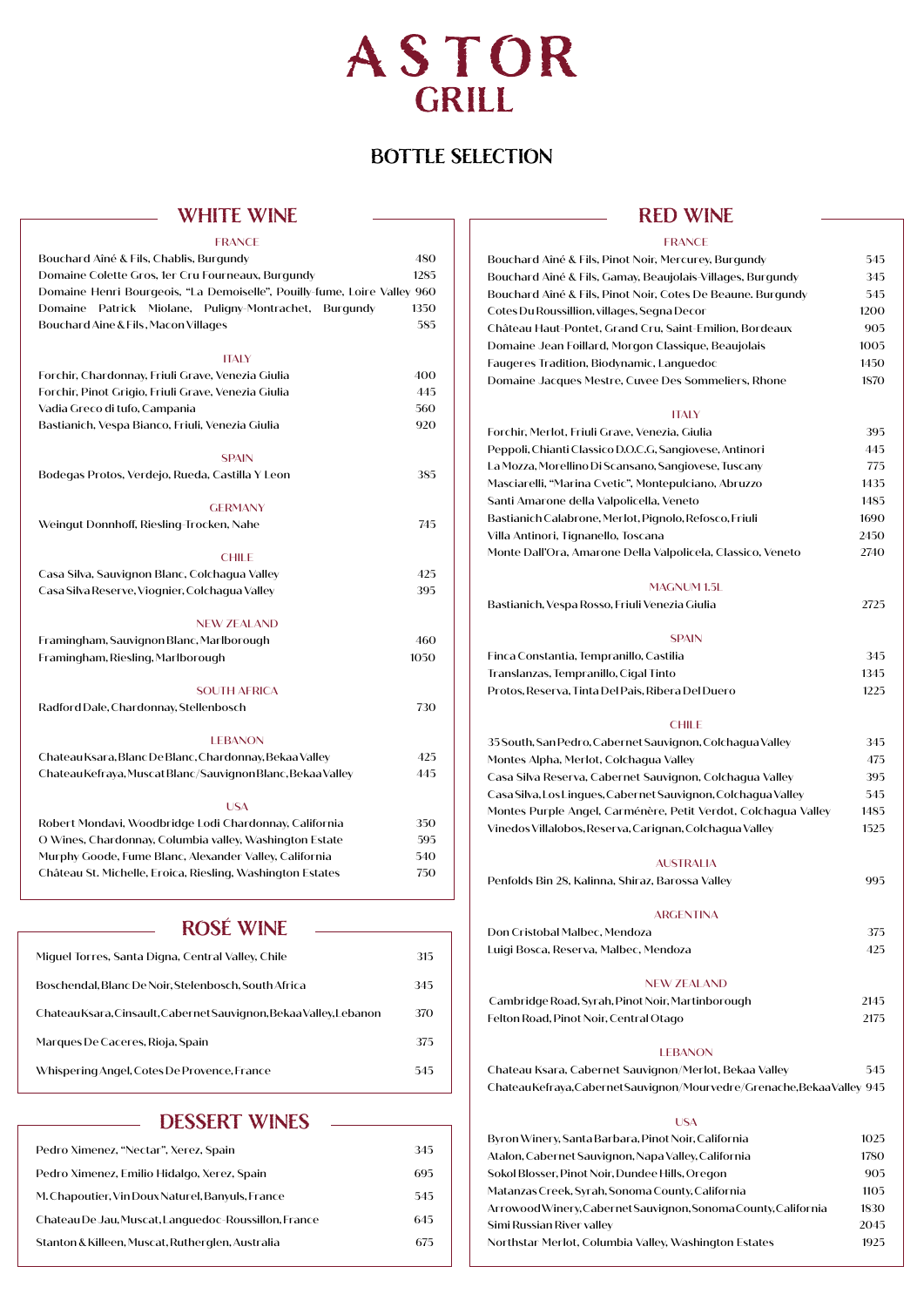# **ASTOR GRILL BRUNCH**

# **COLD STARTERS & SALADS**

Oysters Gillardeau *Lime, shallots and vinegars, citrus and soy jelly, tabasco*

Seabass Ceviche *Sweet potato, crispy corn, cilantro, lime and chili*

The Cecina Rack *Country bread, homemade pickles, Tête de Moine cheese flower*

Caesar Salad *Beef lettuce, croutons, white anchovies, Caesar dressing*

# **HOT STARTERS**

Dynamite Shrimps *Scallions, dynamite sauce, tempura shrimps* 

Pulled Beef Sliders *24H braised beef in black bun with 3 different fillings: mushroom, caramelized onion and avocado*

Chicken Lollypop *With homemade barbeque sauce and roasted corn*

Baby Squid *Stuffed with prawns, squid, celery, carrot with smoked spicy tomato sauce*

# **MAIN COURSES**

Braised Wagyu Beef Ribs *BBQ sauce, paprika whipped potato, confit tomato, grape, sakura mix*

> Parchment Baked Seabass *Cherry tomatoes, fennel, olive oil and black olives*

# **SIGNATURE GRILLS**

Black Angus **Tenderloin** Rib Eye Hanger Steak

# **SIDE DISHES** — SAUCES

Roasted roots Mac/cheese Mashed Potato

Mushroom Green Pepper Béarnaise

# **VEGETARIAN**

Wild Mushroom Risotto

*Wild mushrooms, truffle paste* 

# **DESSERTS**

**Tropical Freshness**<br>Mango marmalade, mongo passion sorbet, lime vanilla sorbet, coconuts meringue, passion lemon<br>grass juice, exotic minestrone

Chocolate Plate *Chocolate fondant, milk chocolates mousse, chocolate crunch, gianduja chocolate ice cream*

Sticky Toffee Pudding *Date sponge cake, rich caramel sauce*

Sorbet

*Berries, mango passion, cherry griots, lime vanilla*

*\*If you have any food allergy, intolerance or sensitivity, please inform your waiter about ingredients in our dishes before ordering.*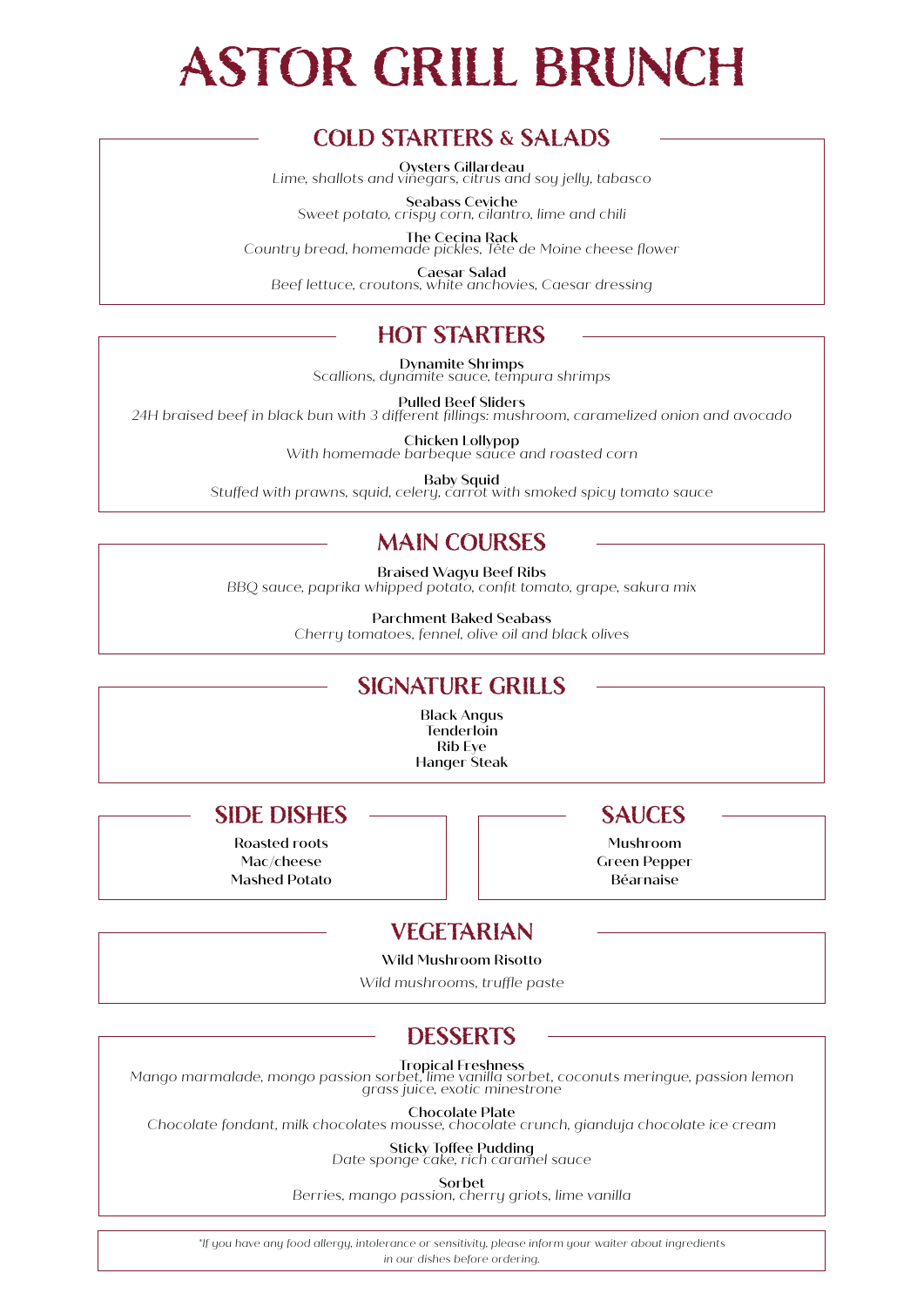# **قائمة طعام برانش أستور غريل**

# **ّ المقبالت الباردة والسلطات**

**جيلاردو الحار**<br>ليمون ، كراث ، خل ، هلام الصويا الحامض ، صلصة فلفل حارّ

**سيفيتشي سمك السيباس**<br>بطاطا حلوة ، ذرة مقرمشة ، كزبرة ، ليمون ، فلفل حار

**ّاللحم القدّد سيسينا**<br>خبز بلدي ، الخللات ، جبنة تات دو موان

֧֡֡֓֓֓֓֓֓֓֓֓֓֓֓֓֓֓֡֓֓ **سلطة سيزر**<br>الخس ، الخبز الحمّص ، أنشوجة بيضاء ، صلصة السيزر

# **المقبّلات الساخنة**<br>روبيان ديناميت

بصل أخضر ، صلصة ديناميت ، روبيان تمبورا

<u>ّ</u> **شطائر خصة يستم عن المنتقل معني من المنتقل على عن الله عن الله عن الله عن من**<br>لحم بقري مطهو لدّة ٢٤ ساعة يقدم في خبر أسود مع ٣ إضافات: الفطر ، بصل مكرمل ، أفوكادو

> ć **لولي بوب الجاج**<br>مع صلصة الباربكيو والذرة الحمّصة

**حتار صغير**<br>محشو بالروبيان و الكرفس و الجزر مع صلصة طماطم حارة مدخّنة

# **الطبق الرئيسي**

لحمة <mark>خدّ البقر المطبوخة ببطء</mark> صلصة باربكيو ، بطاطا مهروسة بالفلفل الأحمر ، معجون الطماطم ، عنب ، ساكورا

**ّ سمكة سيباس محمرة بالورق** 

طماطم كرزية ، شمر ، زيت زيتون ، زيتون أسود

# **ّ المشاوي المفضلة**

**األنجوس األسود تندرلوين ريب آي** 

**رشيحة حلم ستيك**

خضروات مشوية<br>ماك وا<del>ج</del>بن<br>بطاطس مهروسة

**أطباق جانبية الصلصات بيارنزي فلفل أخرض فطر**

# **طبق نباتي**

**ّ ريزوتو الفطر الربي**  فطر بري ، معجون الكمأة

# **ّ الحلويات**

**تروبيكال فريشنس** مربى المانغو ، مانغو باشن سوربيه ، جوز اهند ، عصير عشب الليمون والباشون فروت ، مينستروني إستوائي

**طبق شوكوالتة** فوندان الشوكوالتة ، موس شوكوالتة احلليب ، شوكوالتة كرنش ، آيس كريم شوكوالتة جياندوجا

> ستيكي توفى بودنغ كعكة إسفنجية بالتمر ، صلصة الكاراميل

**السوربيه** التوت ، مانغو باشون ، الكرز ، ليمون مع فانيليا

֧֖֖֖֖֖֧֚֚֚֚֚֚֚֚֚֚֚֚֝<u>֓</u> يرجي إبلاغنا بأيّ حساسيّة غذائيّة قد تكون لديكم قبل طلب طعامكم الفضّل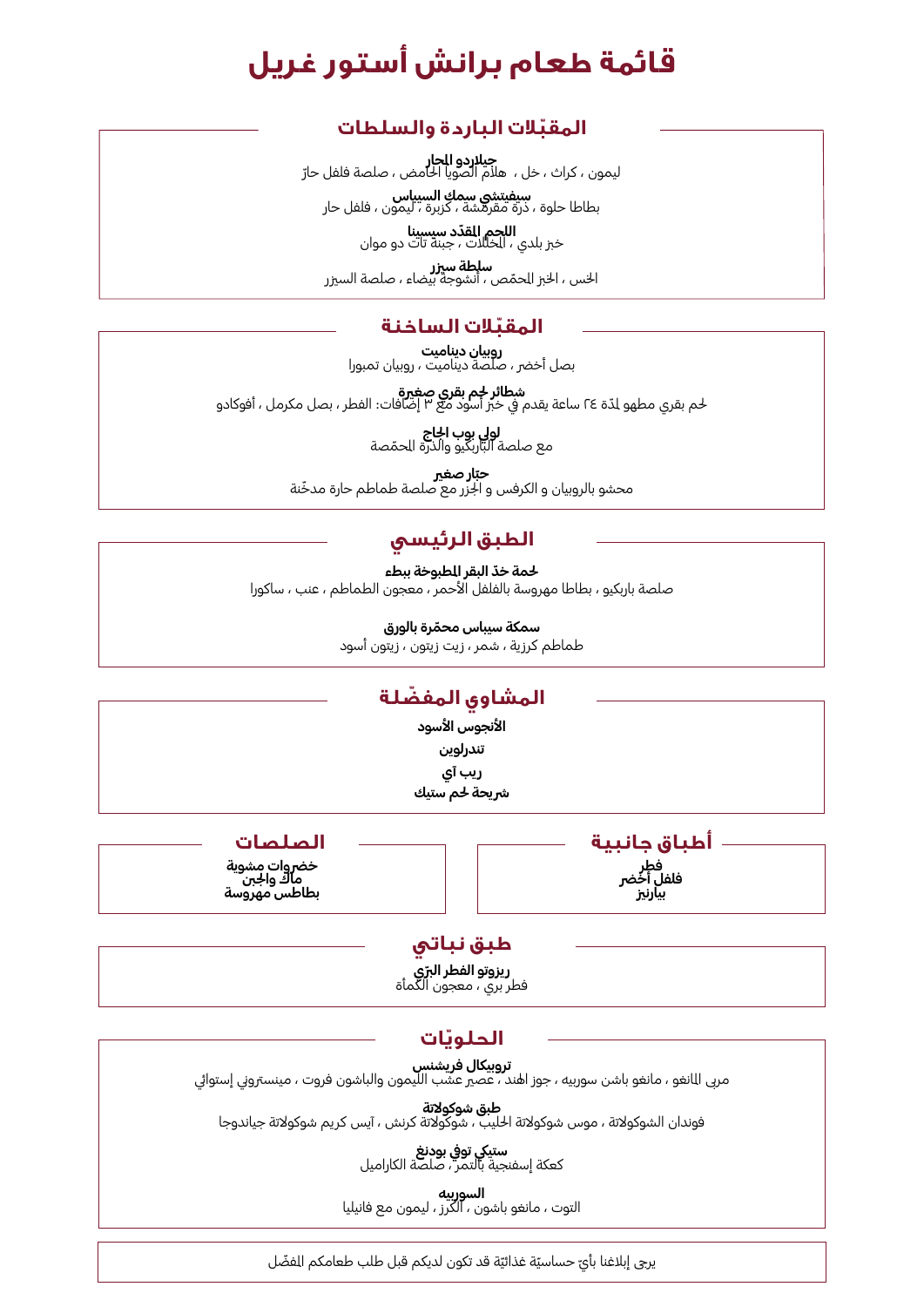

# **BUSINESS LUNCH**

### **STARTERS**

#### Waldorf Salad

*Apple celeriac, candied walnut, pickled celery, smoked truffle yoghurt, blue cheese crumbs*

Heirloom Tomatoes *Goat's cheese, virgin mary jelly served with crispy olive bread*

Baby Squid *Stuffed squid with prawns , celery and carrots served with smoked spicy tomato sauce*

Dynamite Shrimps *Scallions , dynamite sauce , tempura shrimps*

### **MAINS**

Black Angus *Tenderloin 150 grams served with garlic and whipped potato*

Panfried Scottish Salmon *Fondant sweet potato, asparagus, green peas purée , lemon wedges , cherry tomato* 

> Parchment Baked Seabass *Cherry tomatoes , fennel , olive oil and black olives*

Slow Cooked Baby Chicken *Fondant roasted potato homemade BBQ , morel mushroom , rocket leaves*

> Wild Mushroom Risotto *Wild mushrooms , truffle paste*

### **DESSERTS**

Strawberry Cheesecake *Vanilla foam, berry sorbet, strawberry sauce*

Tropical Freshness *Mango marmalade, mongo passion sorbet, lime vanilla sorbet,* 

*coconuts meringue, passion lemon grass juice, exotic minestrone*

Chocolate Plate *Chocolat fondant , milk chocolate mousse , chocolate crunch , gianduja chocolate ice cream*

Sticky Toffee Pudding *Date sponge cake, rich caramel sauce*

*Our Business Lunch menu is inclusive of soft beverages.*

*\*If you have any food allergy, intolerance or sensitivity, please inform your waiter about ingredients* 

*in our menu before ordering.*